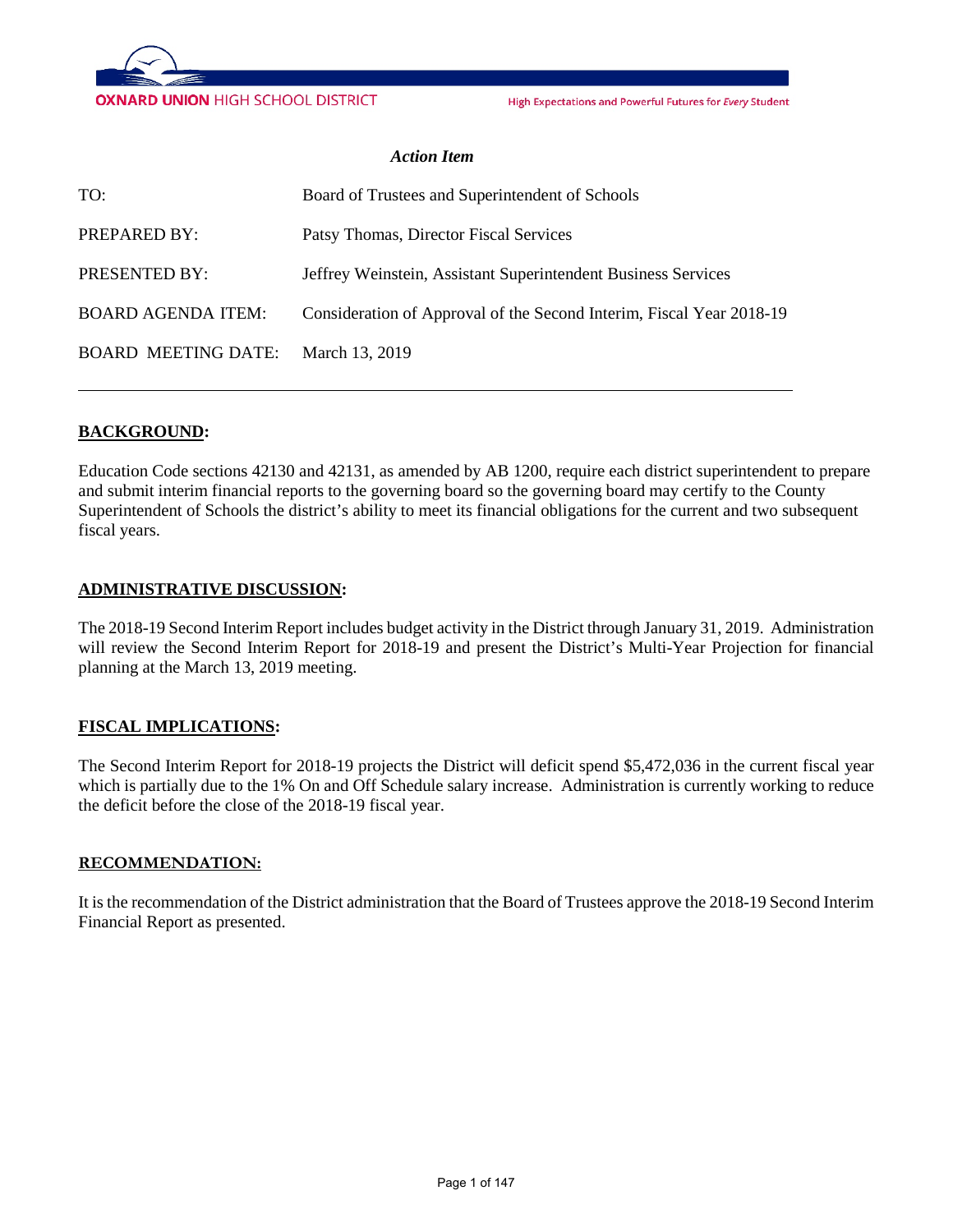

## 2018-19 Second Interim

The Second Interim is based on current information which includes the Local Control Funding Formula (LCFF).

The District administration will continue to work with the Board of Trustees on maintaining a balanced budget and long-term financial stability.

### Comments and Changes

- $\triangleright$  For the readers understanding of the various SACS reports, it is important to look at the headings, especially if they indicate unrestricted or restricted resources. The California School Accounting Manual (CSAM) prescribes certain accounting principles and practices specific to unrestricted and restricted programs/funding. Some of the reports combine unrestricted and restricted accounts and they are so labeled.
- $\triangleright$  The projected Reserve for Economic Uncertainties (REU), in Form 01 on page 2 under Projected Year Totals, amounts to \$6,595,157 which is 3% of total budgeted expenditures and other outgo.
- $\triangleright$  Board Policy 3100 establishes a minimum reserve for economic uncertainty (REU) in the range of  $3 - 5\%$ . For clarity, 5% is not the maximum, but rather the upper end of the minimum range.
- $\triangleright$  Other Funds, Forms 11-73, are reported in the documentation for the Second Interim Report. They include Adult Education, Cafeteria, Building, Capital Facilities, and Foundation Trust. All these Other Funds are in a solvent budgeted status as of the Second Interim.
- $\triangleright$  The Second Interim Report of Average Daily Attendance, Form A, reflects the current ongoing district wide ADA/Enrollment status. We have conservatively projected our numbers based on prior year P2 ADA.
- $\triangleright$  The actual and estimated cash flows, Form CASH, indicate the District will end the fiscal year in a positive cash position.
- $\triangleright$  The report of Criteria and Standards, Form 01CS, for the Second Interim Report indicates the County Superintendent of Schools to approve the District's Second Interim Financial Statement, once considered and approved by the Board of Trustees.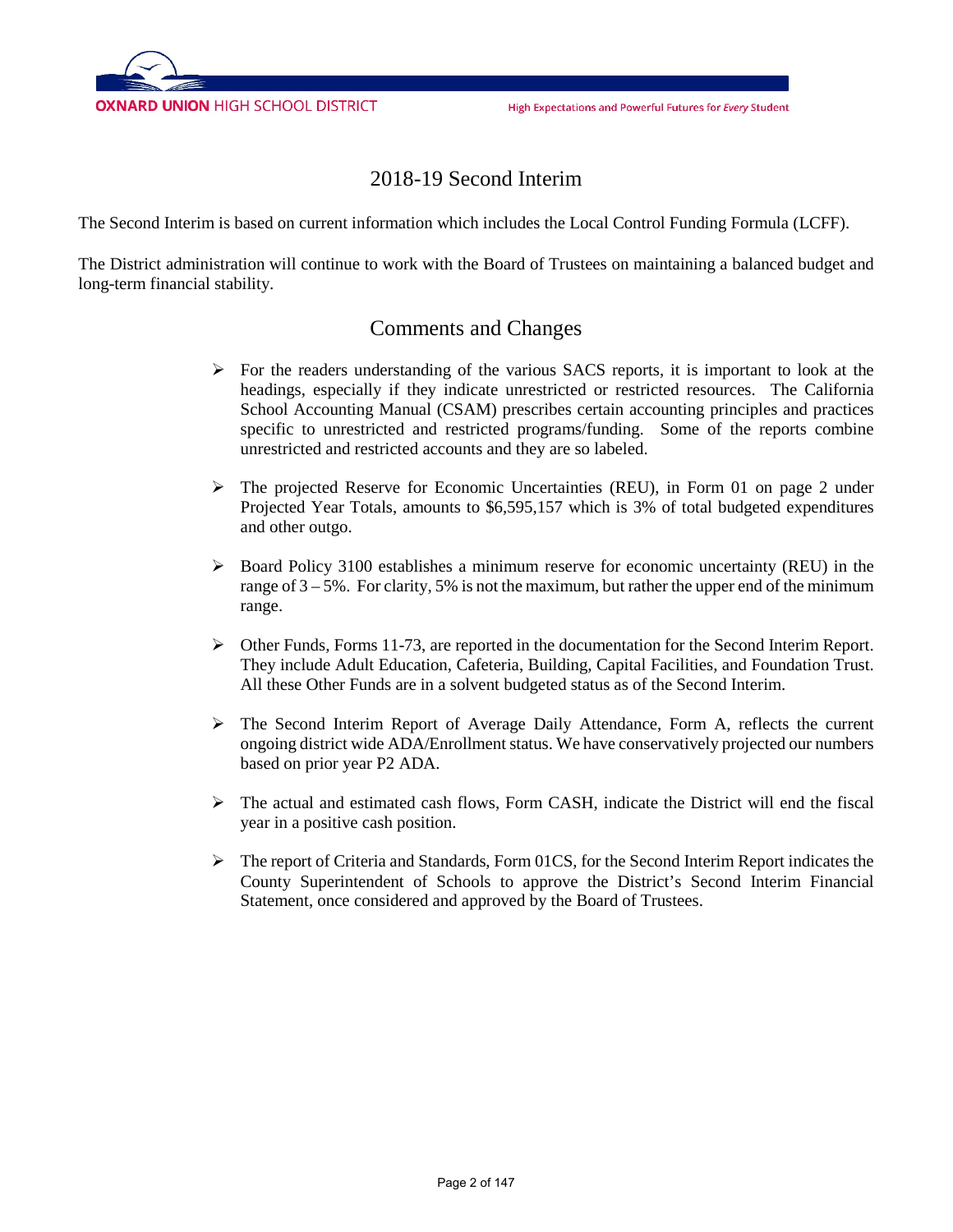### Revenue Summary

Total Projected Revenues \$214,366,514

**LCFF Revenue**: The District projects an increase in LCFF revenues of \$903,813 from \$170,059,067 in the First Interim to \$170,962,880 in the Second Interim. This is due to increases in the certified enrollment and unduplicated student count. The increase in enrollment projects the P-2 ADA to increase by 21.68. The certified CALPADS unduplicated student counts increased 263. The increase was in Free/Reduced unduplicated students with a decrease due to reclassification of English Language Learners.

**Federal Revenue:** The District projects a decrease in Federal revenues of \$(435,115) from \$8,584,857 in the First Interim to \$8,149,742 in the Second Interim. The decrease is due to the correction to the Title I allocation and the reduction of Migrant Funds was due to the County Office Region 17 Migrant Education Program (MEP) reducing the allocation by 50%. The County Office Region 17 Migrant Education Program is moving towards the elimination of the LEA funding and all programs will be provided by the county regional office.

**Other State Revenue:** The District projects an increase of \$768,419 in Other State revenue from \$17,333,413 in the First Interim to \$18,101,832 in the Second Interim. The increase is due to two new programs, Classified School Employee Professional Development and Low Performing Student Block Grant and increase in Lottery funds due to increase in per ADA rate.

**Other Local Revenue:** The District projects an increase in Other Local revenue of \$\$5,593,884 from \$11,558,176 in the First Interim to \$17,152,060 in the Second Interim. The decrease is due to the reduction in summer school reimbursement and is offset by increases in revenue for reimbursable expenses and the transfer of \$5.8m from the Coastal Schools Employee Benefits Organization (CSEBO) reserve that will be used to offset retiree benefits.

| Revenue                    | 2018-19 Adopted<br><b>Budget</b> | <b>First</b><br>2018-19<br>Interim | 2018-19 Second<br>Interim | Change      |
|----------------------------|----------------------------------|------------------------------------|---------------------------|-------------|
| <b>LCFF</b> Entitlement    | \$171,874,774                    | \$170,059,067                      | \$170,962,880             | \$903,813   |
| <b>Federal Revenue</b>     | 8,101,527                        | 8,584,857                          | 8,149,742                 | (435, 115)  |
| <b>Other State Revenue</b> | 23,097,724                       | 17,333,413                         | 18, 101, 832              | 768,419     |
| Local Revenue              | 11,048,592                       | 11,558,176                         | 17,152,060                | 5,593,884   |
| Total                      | \$214,122,617                    | \$207,535,513                      | \$214,366,514             | \$6,831,001 |

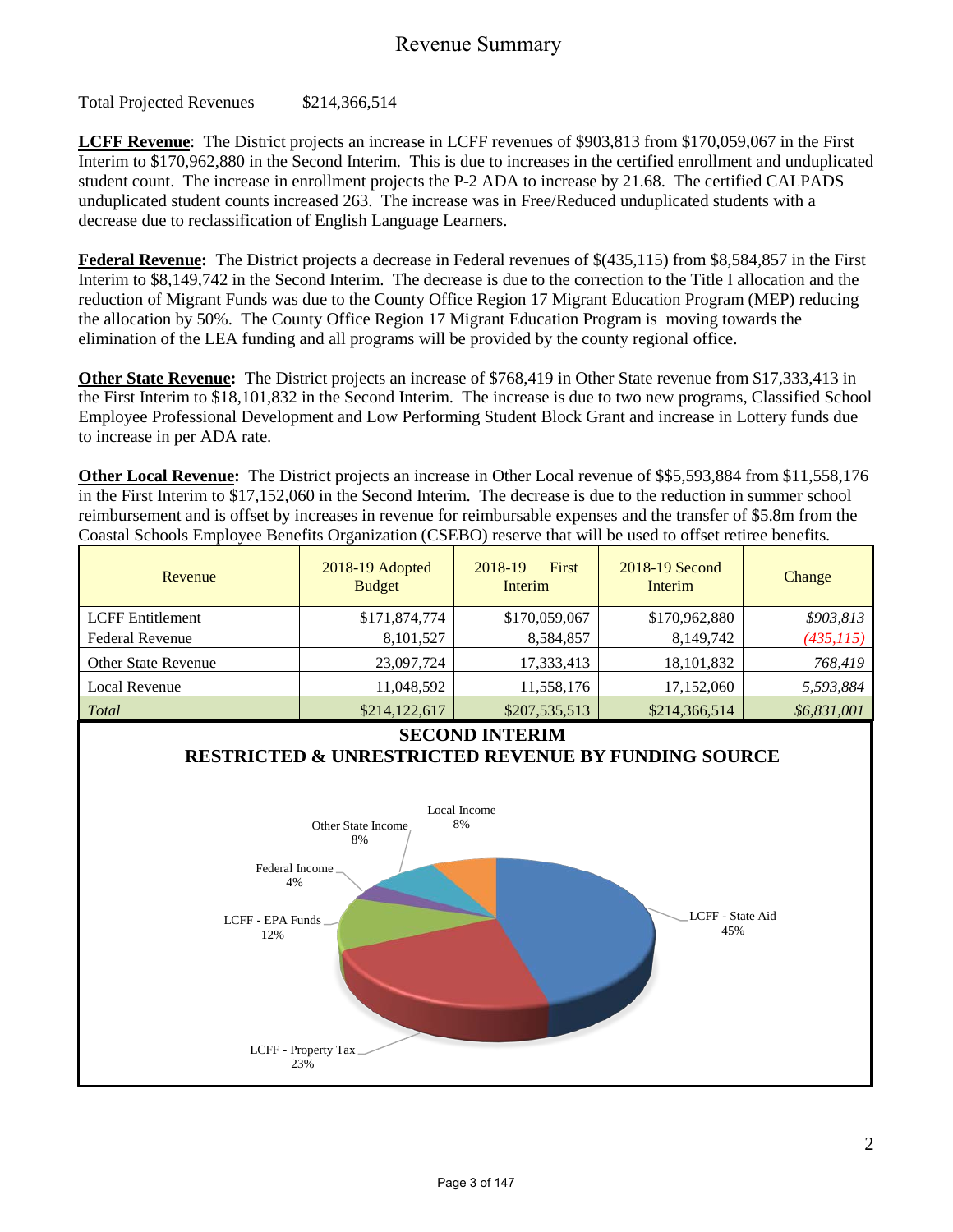## Expenditure Summary

Total Projected Expenditures \$219,562,960

**Certificated Salary**: The District projects an increase of \$2,265,844 from \$86,026,836 in the First Interim to \$88,292,680 in the Second Interim. The increase is due to the 1% on and off schedule raise and the adjustment in summer school budget to actuals.

**Classified Salary:** The District projects a decrease of \$(748,994) from \$27,171,339 in the First Interim to \$26,422,345 in the Second Interim. The decrease is due to the elimination of vacancies and summer school budgeting to actuals which was offset by the 1% on and off schedule.

**Benefits:** The District projects a decrease of \$(377,457) from \$67,191,370 in the First Interim to \$66,813,913 in the Second Interim. The decrease is due to salary adjustments and budgeting health and welfare to actuals.

**Books and Supplies:** The District projects a decrease of \$(457,335) from \$8,878,572 in the First Interim to \$8,421,237 in the Second Interim. The decrease is due to the reallocation of budget from objects 5xxx to 4xxx to cover negative balances.

**Services & Other Operating:** The District projects an increase of \$1,675,976 from \$19,873,523 in the First Interim to \$21,549,499 in the Second Interim. The increase is due to the loss of mental health funds previously provided by SELPA, increase in NPS/LCI enrollment at Casa Pacifica, budgeting for Classified Employee Professional Development and Low Performing Student Block Grant.

**Capital Outlay:** The District projects an increase of \$196,646 from \$4,489,518 in the First Interim to \$4,686,164 in the Second Interim. The increase is due to the additional consultant and building costs at various sites paid with Routine Restricted Maintenance Account. This increase is offset by decreases in objects 4xxx and 5xxx.

**Other Outgo-Excess Costs:** The District projects an increase of \$141,151 from \$3,713,577 in the First Interim to \$3,854,728 in the Second Interim. This is due to the increase in Special Education transportation, excess cost, Triton Academy, and County Operated Schools transfer due to the updated LCFF calculation.

**Other Outgo-Indirect:** The District projects an increase of \$(1,320) from \$(476,286) in the First Interim to \$(477,606) in the Second Interim. This is due to the reduction in funding allocations offset by the increase for new funding.

| <b>Expenditures</b>          | 2018-19<br><b>Adopted Budget</b> | 2018-19<br><b>First Interim</b> | 2018-19<br><b>Second Interim</b> | <b>Changes</b> |
|------------------------------|----------------------------------|---------------------------------|----------------------------------|----------------|
| <b>Certificated Salaries</b> | \$84,709,553                     | \$86,026,836                    | \$88,292,680                     | \$2,265,844    |
| <b>Classified Salaries</b>   | 26,960,622                       | 27,171,339                      | 26,422,345                       | $(*748,994)$   |
| <b>Employee Benefits</b>     | 66,309,640                       | 67,191,370                      | 66,813,913                       | $(\$377,457)$  |
| <b>Books and Supplies</b>    | 7,507,093                        | 8,878,572                       | 8,421,237                        | $(*457,335)$   |
| Services, Other Operating    | 20,434,272                       | 19,873,523                      | 21,549,499                       | \$1,675,976    |
| Capital Outlay               | 4,535,679                        | 4,489,518                       | 4,686,164                        | \$196,646      |
| Other Outgo                  | 3,199,575                        | 3,237,291                       | 3,377,122                        | \$139,831      |
| <b>Total Expenditures</b>    | \$213,656,434                    | \$216,868,449                   | \$219,562,960                    | \$2,694,511    |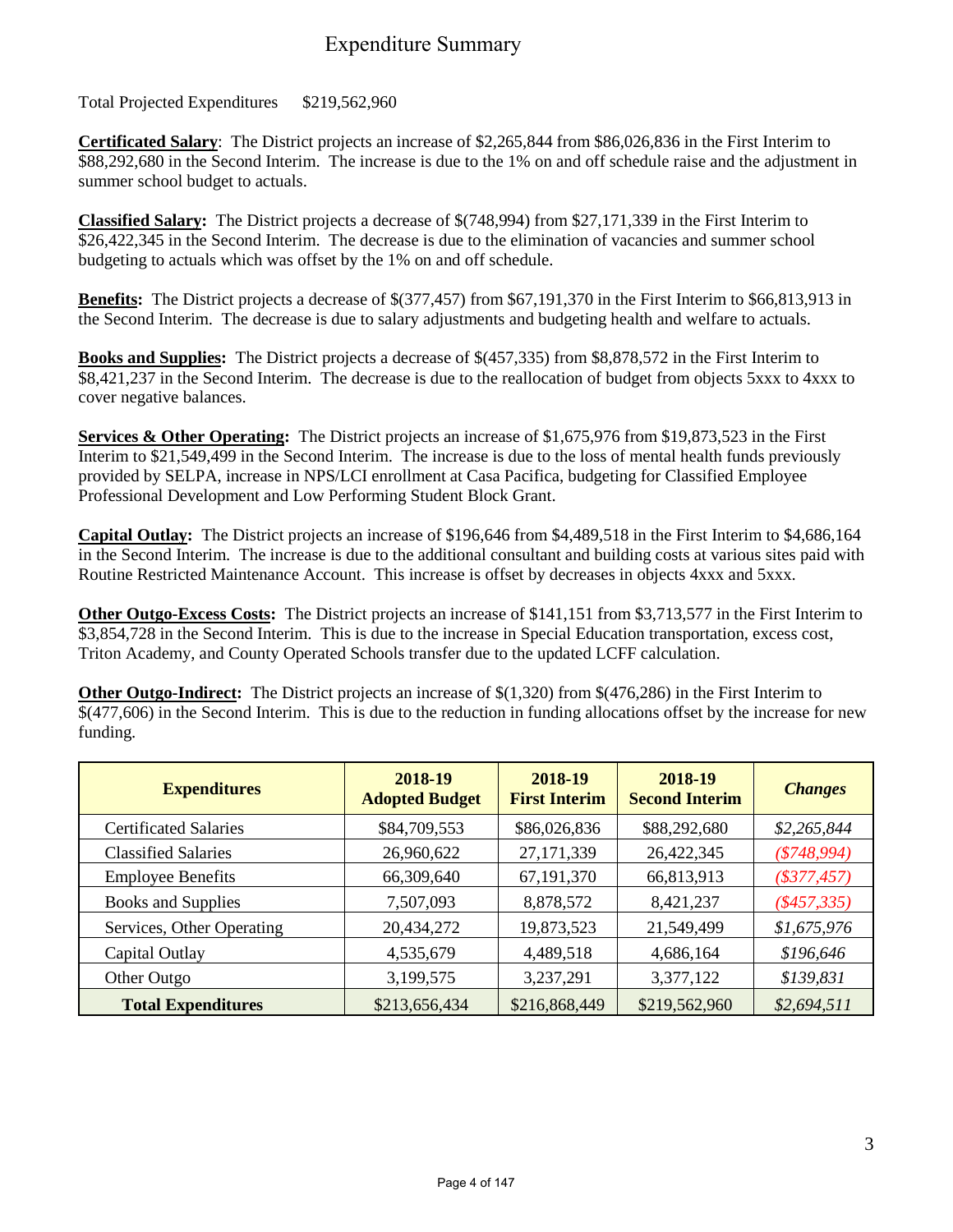

# Contributions to Restricted Programs Summary

The table below shows the contributions to support restricted programs. The District projects an increase of \$1,207,862 from \$11,036,809 in the First Interim to \$12,244,671 in the Second Interim. This is due to increase costs in Special Education for behavioral services previously provided by SELPA, health care nurses, excess costs, and Triton Academy. The increase also includes transfers from federal programs to the general fund that were disallowed in the Federal Program Monitoring (FPM) audit. The items disallowed from fiscal year 2017-18 included the transfer from Title III into School Wide Program, this transfer is no longer allowed, the salary and benefits for the Director Instructional Support Services, and ACSA dues that were paid from Title II and Title III funds.

|                                                    | 2018-19       | 2018-19    | 2018-19    |                |
|----------------------------------------------------|---------------|------------|------------|----------------|
|                                                    | Adopted       | First      | Second     |                |
|                                                    | <b>Budget</b> | Interim    | Interim    | <b>Changes</b> |
|                                                    |               |            |            |                |
| Special Ed                                         | 5,863,078     | 6,460,578  | 7,373,032  | 912,454        |
|                                                    |               |            |            |                |
| <b>Routine Restricted Maintenance</b>              | 4,576,231     | 4,576,231  | 4,576,231  |                |
| Title II, Part A, Supporting Effective Instruction |               |            | 192,829    | 192,829        |
| Title III, English Learner Student Program         |               |            | 102,579    | 102,579        |
|                                                    |               |            |            |                |
| <b>Total Support</b>                               | 10,439,309    | 11,036,809 | 12,244,671 | 1,207,862      |

# Ending Fund Balance Summary

Historically, actual year-end ending balances are more favorable than those forecasted during the fiscal year. Due to the increase in expenses after First Interim, Fiscal Services has engaged in a cost cutting efforts that will assist in a higher ending balance. While there is no assurance that the district will realize a higher ending balance as the year progresses, it is a possibility because of the district's conservative approach to budget development and initiated cost cutting measures.

The components of the Ending Balance as reflected in the schedules below, include a reserve for economic uncertainties, reserves for warehouse stores inventory, revolving funds, audit adjustment, assigned and undesignated balance.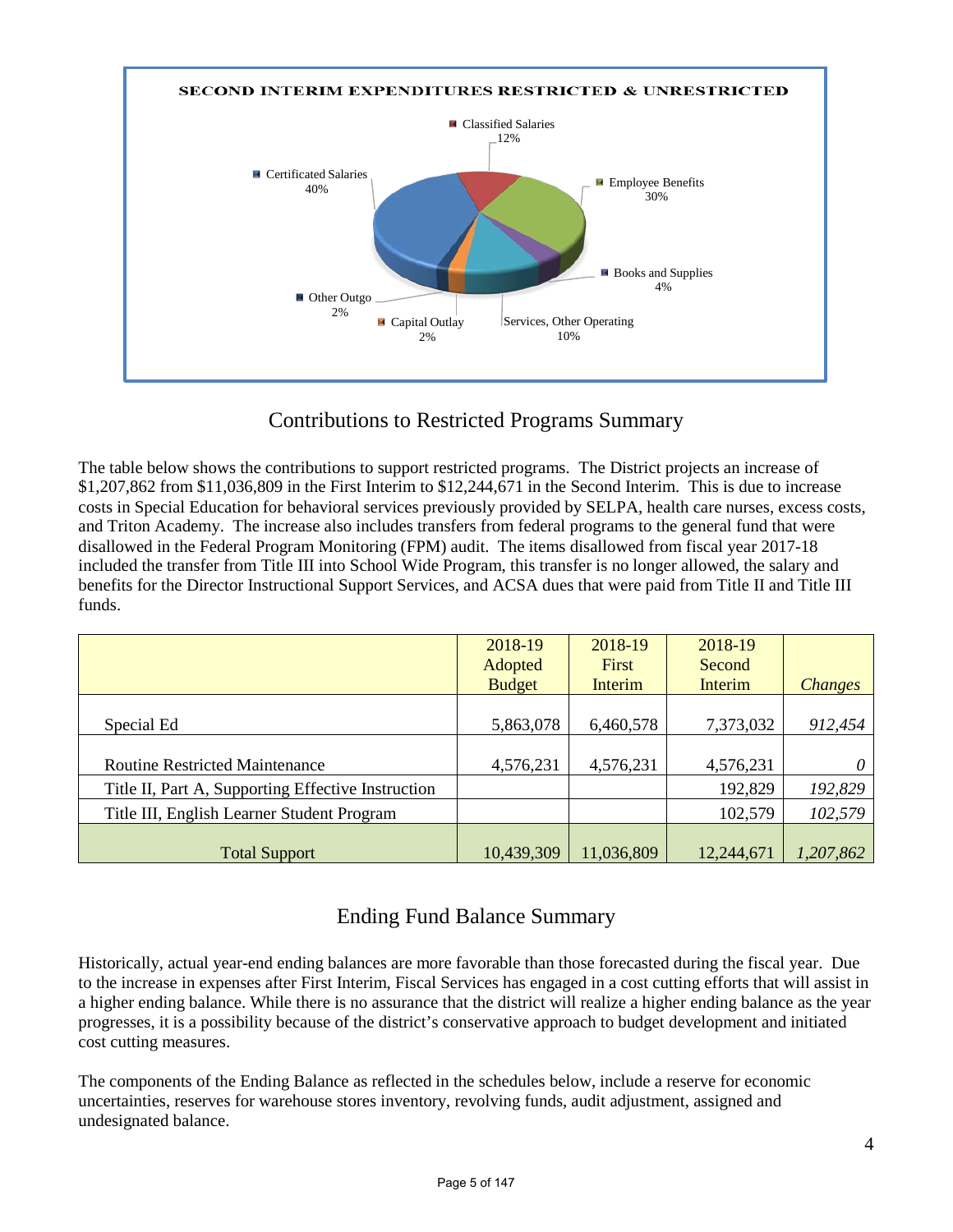Since the First Interim, the ending balance increased \$4,136,490. This is mainly due to the transfer of (Coastal School Employee Benefits Organization) CSEBO reserves.

|                                         | 2018-19<br><b>Adopted Budget</b> | 2018-19<br><b>First Interim</b> | 2018-19<br><b>Second Interim</b> | <b>Changes</b>  |
|-----------------------------------------|----------------------------------|---------------------------------|----------------------------------|-----------------|
| <b>Beginning Balance</b>                | \$<br>17,843,138                 | 23,901,142<br>\$.               | \$<br>23,901,142                 | \$              |
| Audit Adjustment                        |                                  | (79, 328)                       | (79, 328)                        | 0               |
| <b>Operating Surplus (Deficit)</b>      | 391,107                          | (9,608,526)                     | (5,472,036)                      | 4,136,490       |
| <b>Ending Balance</b>                   | 18,234,245                       | 14,213,288                      | 18,349,778                       | 4,136,490       |
|                                         |                                  |                                 |                                  |                 |
| Reserve for Economic Uncertainties      | 6,411,946                        | 6,514,322                       | 6,595,157                        | 80,835          |
| Revolving Cash Fund and Stores          | 210,000                          | 210,000                         | 210,000                          | 0               |
| Assigned                                |                                  |                                 |                                  |                 |
| Prop 39 Energy Savings                  | 91,000                           | 91,000                          | 91,000                           | 0               |
| Oxnard #8 Contribution                  | 400,000                          | $\theta$                        | $\theta$                         | 0               |
| 2017-18 Summer School Savings           |                                  | 809,706<br>$\theta$             | 809,706                          | 0               |
| <b>Unallocated Unit Share</b>           |                                  | $\theta$<br>2,005,294           | 1,101,015                        | (904, 279)      |
| <b>CSEBO Reserve - Retiree Benefits</b> |                                  | $\theta$<br>$\theta$            | 3,064,095                        | 3,064,095       |
| <b>Total Reserves and Designations</b>  | 7,112,946                        | 9,630,322                       | 11,870,973                       | 2,240,651       |
| <b>Undesignated Balance</b>             | 11,121,299                       | 4,582,966                       | 6,478,805                        | 1,895,839       |
| <b>Ending Balance</b>                   | \$<br>18,234,245                 | \$14,213,288                    | \$<br>18,349,778                 | \$<br>4,136,490 |

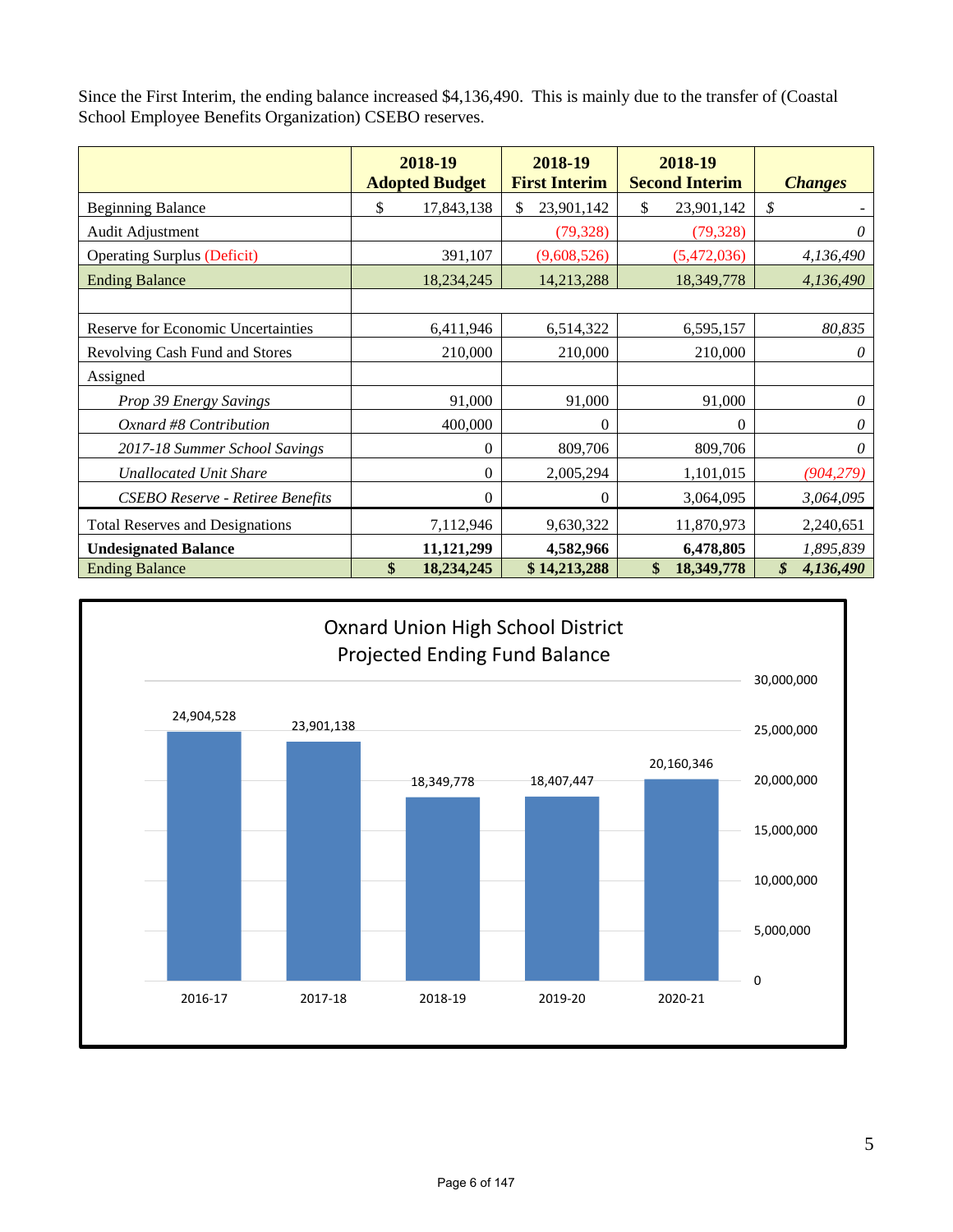# Multi Year Projection

The multiple year projection, Form MYP1 for both unrestricted and restricted funds, document that the District will be able to meet Board Policy 3100 and the specified future year's obligations for 2019-20 and 2020-21. District administration will be working on budget plans that have appropriate contingencies, to be developed to ensure that the district maintains financial stability.

|                                          | 2018-19     | 2019-20     | 2020-21     |
|------------------------------------------|-------------|-------------|-------------|
| Revenues & Other Financing Sources       | 214,366,514 | 213,051,809 | 218,561,866 |
| Expenditures & Other Financing Uses      | 219,838,550 | 212,994,140 | 216,808,967 |
| Net Increase (Decrease) to Fund Balance  | (5,472,036) | 57,669      | 1,752,899   |
|                                          |             |             |             |
| <b>Beginning Fund Balance</b>            | 23,821,814  | 18,349,778  | 18,407,447  |
| <b>Ending Fund Balance</b>               | 18,349,778  | 18,407,447  | 20,160,346  |
| Revolving Cash & Stores                  | 210,000     | 210,000     | 210,000     |
| Assigned                                 | 5,065,816   | 900,706     | 900,706     |
| Undesignated/Unappropriated              | 6,478,805   | 10,906,916  | 12,545,370  |
| Reserve for Economic Uncertainties of 3% | 6,595,157   | 6,389,825   | 6,504,270   |
| <b>Estimated Reserve %</b>               | 8.35%       | 8.64%       | 9.30%       |

|                                         | 2018-19       |             | 2019-20      |              | 2020-21      |                |
|-----------------------------------------|---------------|-------------|--------------|--------------|--------------|----------------|
|                                         | Unrestricted  | Restricted  | Unrestricted | Restricted   | Unrestricted | Restricted     |
| Revenues & Other Financing Sources      | 174,225,689   | 40,140,825  | 174,857,638  | 38, 194, 171 | 180,042,270  | 38,519,596     |
| Expenditures & Other Financing Uses     | 175, 225, 775 | 44,612,775  | 174,799,969  | 38, 194, 171 | 178,289,371  | 38,519,596     |
| Net Increase (Decrease) to Fund Balance | (1,000,086)   | (4,471,950) | 57,669       |              | 1,752,899    | $\overline{0}$ |
| <b>Beginning Fund Balance</b>           | 19,349,864    | 4,471,950   | 18,349,778   |              | 18,407,447   |                |
| <b>Ending Fund Balance</b>              | 18,349,778    |             | 18,407,447   |              | 20,160,346   | $\overline{0}$ |

## Enrollment/ADA History

The district primarily earns income through enrollment converted to Average Daily Attendance (ADA). Enrollment is simply the number of students enrolled in our schools. ADA is the Average Daily Attendance of those enrolled students.

| <b>Fiscal Year</b>             | 2013-14   | 2014-15   | 2015-16   | 2016-17   | 2017-18   | 2018-19   | 2019-20   | 2020-21   |
|--------------------------------|-----------|-----------|-----------|-----------|-----------|-----------|-----------|-----------|
|                                | Actual    | Actual    | Actual    | Actual    | Actual    | Projected | Projected | Projected |
| <b>CBEDS</b> Enrollment        | 16,121    | 16.412    | 16,516    | 16,634    | 16,661    | 16,702    | 16,777    | 16,853    |
| <b>County Operated SPED</b>    | 34        | 39        | 46        | 39        | 52        | 52        | 52        | 52        |
| <b>Total Enrollment</b>        | 16,155    | 16.451    | 16,562    | 16,673    | 16.713    | 16,754    | 16,829    | 16,905    |
| P <sub>2</sub> AD <sub>A</sub> | 15,087.98 | 15,334.56 | 15,391.85 | 15.524.05 | 15,549.55 | 15.621.17 | 15.690.94 | 15,761.01 |
| <b>ADA/CBEDS Ratio</b>         | 93.40%    | 93.21%    | 92.93%    | 93.11%    | 93.04%    | 93.24%    | 93.24%    | 93.23%    |